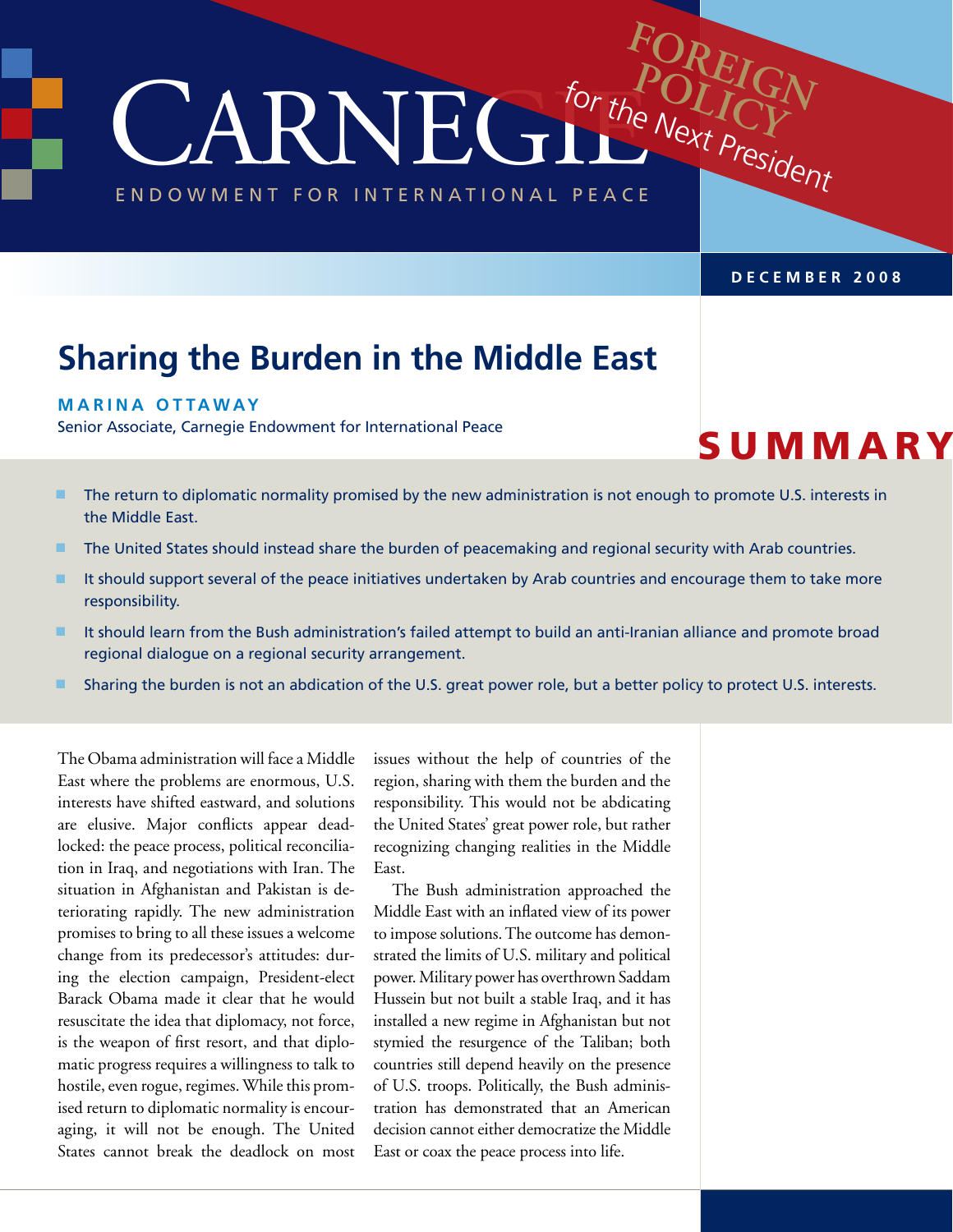

**Marina Ottaway** specializes in democracy and post-conflict reconstruction issues, with special focus on problems of political transformation in the Middle East and reconstruction in Iraq, Afghanistan, the Balkans, and African countries. She is the director of the Carnegie Middle East Program and a senior associate in the Democracy and Rule of Law Program, a research endeavor that analyzes the state of democracy around the world and the efforts by the United States and other countries to promote democracy.

 Before joining the Endowment, Ottaway carried out research in Africa and in the Middle East for many years and taught at the University of Addis Ababa, the University of Zambia, the American University in Cairo, and the University of the Witwatersrand in South Africa.

 Her extensive research experience is reflected in her publications, which include nine authored books and five edited ones. Her most recent book, *Beyond the Façade: Political Reform in the Arab World* (edited with Julia Choucair-Vizoso), was published in January 2008.

While the distorted view of U.S. power in the Middle East was particularly egregious under Bush, previous administrations also saw the United States as the key player in the region, the "indispensable" nation without whose intervention problems could not be solved, as Secretary of State Madeleine Albright claimed. It is this assumption of U.S. centrality that the Obama administration needs to give up, because there are no solutions to any of the Middle East's problems unless the local players do more themselves.

#### **Shifting U.S. Interests**

U.S. security interests in the Middle East have shifted steadily away from the Levant since the end of the Cold War, yet U.S. policy has not. As long as the major threats came from the Soviet bloc, Egypt was the most influential country in the Middle East, the Suez Canal fully retained its strategic and economic importance, and the Levant was the natural center of U.S. security interests. But the main U.S. security interests have since moved eastward, with the major threats now coming from Iraq, Iran, and beyond into Afghanistan and Pakistan.

Yet U.S. policy cannot fully reflect this shift, because the United States remains strongly committed to safeguarding the security of the state of Israel and thus remains enmeshed in all the problems of the area. This poses a real dilemma for American foreign policy. While there is no possibility that the United States will renege on its commitment to Israel and wash its hands of the Arab–Israeli conflict, that commitment is a drain on U.S. political capital at a time when Washington needs help in facing the threats further east. The Palestinian–Israeli conflict continues to consume U.S. diplomatic efforts without a payoff, remains a major irritant in the relation between the United States and Arab countries, and is the root cause of anti-Americanism in the region. The continuing conflict in Lebanon and Syria, with all its complex ramifications, keeps the United States much more involved

in the politics of the Levant than it should be. Washington has become entangled, repeatedly and disastrously, in the sectarian politics of Lebanon, in the relations between Lebanon and Syria, and in the rivalry between Hamas and Fatah in Palestine, all issues of lesser importance than the threats further east.

The conflict between the need to refocus on the security challenges further east and the continuing drag of the Levant complicates U.S. policy. The Bush administration made a bold and ultimately disastrous attempt to break out of the old pattern and turn its attention eastward—in fact, this was explicitly part of Defense Secretary Donald Rumsfeld's strategy. But eventually it was forced to turn back to the Levant and attempt to relaunch the peace process. The assassination of former prime minister Rafik Hariri in Lebanon in February 2005, the election victory of Hamas in Palestine in January 2006, and the war between Israel and Hizbollah in summer 2006 led the Bush administration to re-engage in Lebanon and Syria. It still tried to ignore the peace process, but it was forced to give in, reluctantly, in 2007, resulting in the convening of the Annapolis conference in November. It had no choice: conflicts were festering in the region, and Arab countries, whose support the United States sought against Iran, were making it clear that they would not cooperate willingly with the United States unless it reactivated the peace process.

#### **Sharing the Burden**

In addressing old and new problems, the next administration can only hope to achieve some success if it abandons the unilateralism of the Bush administration and seeks to share the burden with other countries, in particular, with regional actors. This is not an ideological choice, an abstract preference for the principle of multilateralism over the projection of national power. It is simply a pragmatic response to two realities: one, the complexity and urgency of the problems with which the United States is faced together with the neces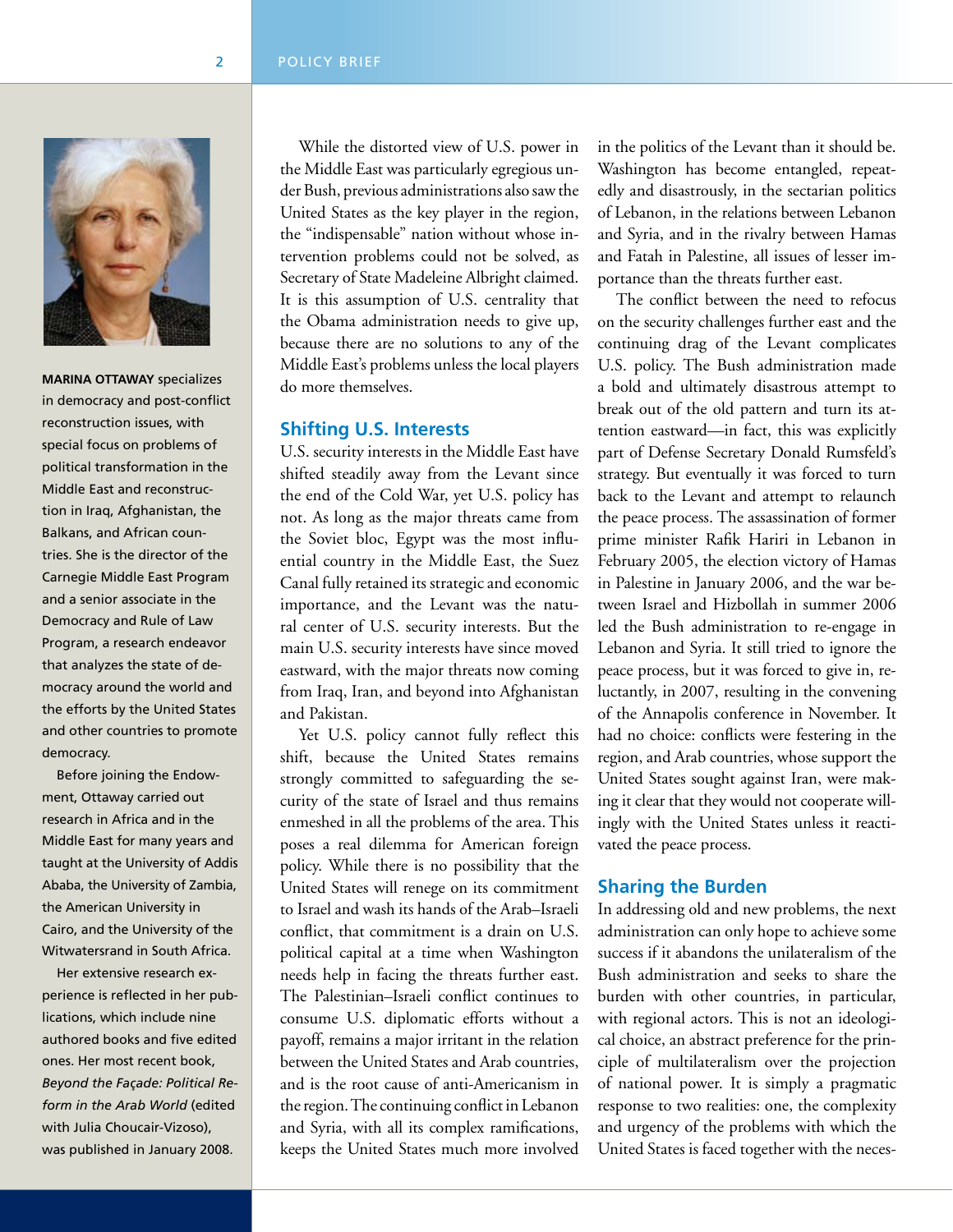sity of addressing them simultaneously, and two, the demonstrated unwillingness of most U.S. "allies" to simply follow the U.S. lead in the greater Middle East, even when they have similar concerns. U.S. leadership has found few followers in the region. Rather than rallying around U.S. policies, Arab countries, particularly those in the Gulf, have undertaken their own diplomatic initiatives and tried to find their own solutions. The new administration needs to work with such countries, rather than dismissing their efforts as irrelevant or, worse, a hindrance.

#### **Dealing With the Peace Process**

Accepting a more multilateral approach to the Arab–Israeli peace process would mark a sharp departure for U.S. policy. For years, the United States has portrayed itself as the only country that can broker peace in the Middle East because of its supposed leverage over Israel. For its part, Israel has fully supported this claim. U.S. attempts to monopolize the broker's role were understandable during the Cold War, when the United States feared that the participation of the Soviet Union on the side of Arabs and Palestinians would greatly complicate the way to peace. It is much less justifiable now, because it leads the United States to ignore and oppose the efforts of regional actors—who are the ones who have to make peace with Israel. Far from furthering U.S. interests and demonstrating U.S. power and influence, monopolizing the peace process puts a huge burden on the United States, while allowing Arab countries to complain endlessly about U.S. inaction, rather than seeking to do something themselves. It also leads to periods of complete stasis when U.S. attention is focused elsewhere. The Obama administration needs to depart radically from the traditional U.S. stance by welcoming and working with peace initiatives taken by regional actors.

Three current Arab undertakings could have a beneficial impact on the peace process: the Syrian–Israeli negotiations, brokered by Turkey; the reconciliation talks between Hamas and Fatah, in which Egypt is playing the leading role with the agreement of other Arab countries; and the Arab initiative that was first proposed by Saudi Arabia in 2002 and immediately endorsed by the Arab League. It calls upon Israel to return to the 1967 borders, withdrawing its forces from all the occupied territories, including the Golan Heights; to recognize an independent Palestinian state with East Jerusalem as its capital; and to negotiate a just solution to the Palestinian refugee problem. In exchange, Arab states would establish normal relations with Israel and declare the Arab–Israeli conflict over. Properly understood not as a take-it-or-leave-it solution, but as the opening gambit in a comprehensive process of negotiations over territory, refugees, and mutual acceptance, the Arab initiative

## **The United States cannot break the deadlock on most issues without the help of countries from the region, sharing with them the burden and the responsibility.**

offers more than the United States can—the promise of a comprehensive peace, rather than years of serial negotiations with individual countries and organizations.

The Arab initiative remains on the table, and Arab countries periodically try to revive it—in the weeks since Obama's election victory, a number of Arab officials, including Palestinian President Mahmoud Abbas, have urged the president-elect to support it. But Arab countries have not undertaken the sustained effort necessary to transform a general idea into a detailed, workable agreement. They finally set up a follow-up committee in April 2007, with members from a dozen countries and the Palestinian Authority. The committee, however, was not empowered to negotiate with Israel, although contact through members that recognize the state of Israel was not ruled out.

The position of the United States regarding all of these plans has ranged from guarded to negative. The United States initially advised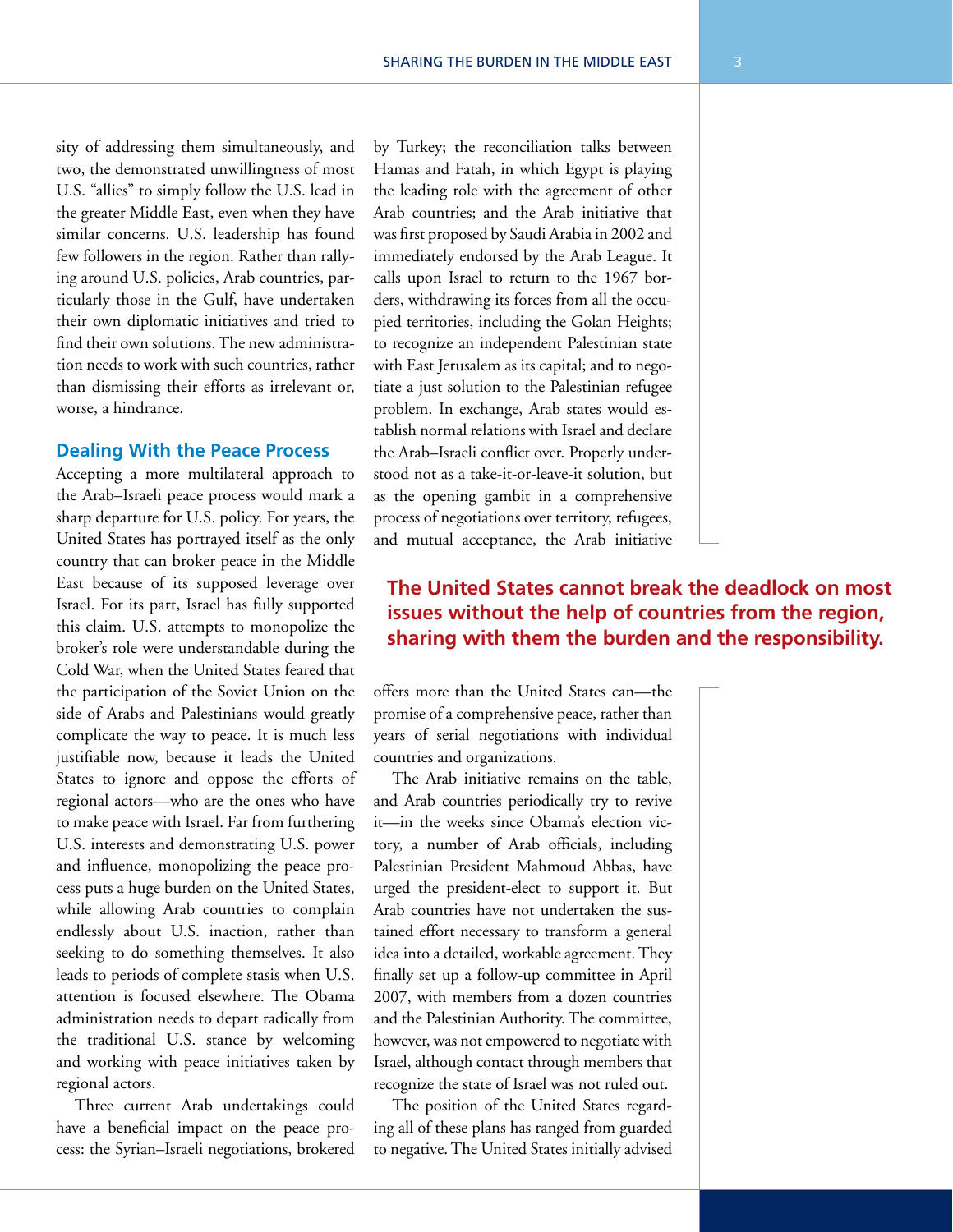Israel against negotiations with Syria under Turkish auspices. More recently, the U.S. position has shifted somewhat: with the negotiations between Fatah and Israel relaunched at Annapolis making no progress, the possibility of a peace deal with Syria is beginning to look like the only possible positive development. Yet, most American supporters of the Syria option claim that the United States should

**Rather than rallying around U.S. policies, Arab countries, particularly those in the Gulf, have undertaken their own diplomatic initiatives and tried to find their own solutions. The new administration needs to work with such countries, rather than dismissing their efforts as irrelevant or, worse, a hindrance.**

> replace Turkey as mediator, using the old argument that there is no possibility of success unless the United States intervenes. Insisting on U.S. mediation, however, would likely lead to paralysis, because the new Obama administration could not immediately invest a lot in this undertaking and risk failure.

> The U.S. position on the Fatah–Hamas reconciliation efforts remains negative. The United States considers Hamas a terrorist organization. Furthermore, it assumes that if the organization were ostracized and isolated, Palestinians would withdraw their support from it and turn to Fatah instead. Unfortunately, there is no evidence so far that this is happening. The Bush administration opposed early reconciliation efforts by Saudi Arabia, which mediated the February 2007 Mecca agreement, leading to the formation of a short-lived government of national reconciliation. Instead, the United States continued supporting Fatah and building up its security forces, contributing to the demise of the government of national unity and the fighting between the factions in May and June 2007. As for the Arab initiative, Washington by and large has ignored it.

> The Obama administration needs to encourage all three initiatives. Encouraging negotiations between Syria and Israel under Turkish

mediation would be easy. It would only require a signal to all parties and would not get the new administration entangled in a direct effort that might fail. Declaring support for Arab mediation efforts between Hamas and Fatah would be a more delicate step. It would mark a departure from previous policy and entail some risk. But it could also have considerable benefits if the new administration linked its support for the Arab initiative to a broader understanding with Arab countries about the diplomatic efforts needed in the Middle East. Progress in the peace process has always been stymied by the reluctance of parties to talk to each other. The United States refused to talk to the Palestinian Liberation Organization (PLO) until the 1995 Oslo agreement because the PLO was violent and did not recognize the state of Israel; it will not deal with Hamas now for the same reason. Most Arab countries refuse contacts with Israel because they do not recognize its legitimacy—hence there has been no serious follow-up to the Arab initiative. At the same time, Arab countries have been highly critical of the Bush administration for refusing to deal with Hamas and Iran.

Here is an opportunity for the new administration to break new ground: if it were to accept the idea that Hamas must be part of any peace settlement, support Arab reconciliation efforts between Hamas and Fatah, and engage with Iran, it could insist that the rule about it being impossible to make peace without dealing with one's enemies applies to all. If Arab countries want the United States to take their initiative seriously, if they indeed want peace with Israel, they need to negotiate directly with Israel. The United States can help, but Arab countries must take upon themselves the main burden of moving their initiative from an idea to an agreement.

There is no guarantee of a successful outcome. But even trying a new approach that puts Arab countries in the lead with the United States in an active supporting role would further the moral interest of the United States in Middle East peace, bring about a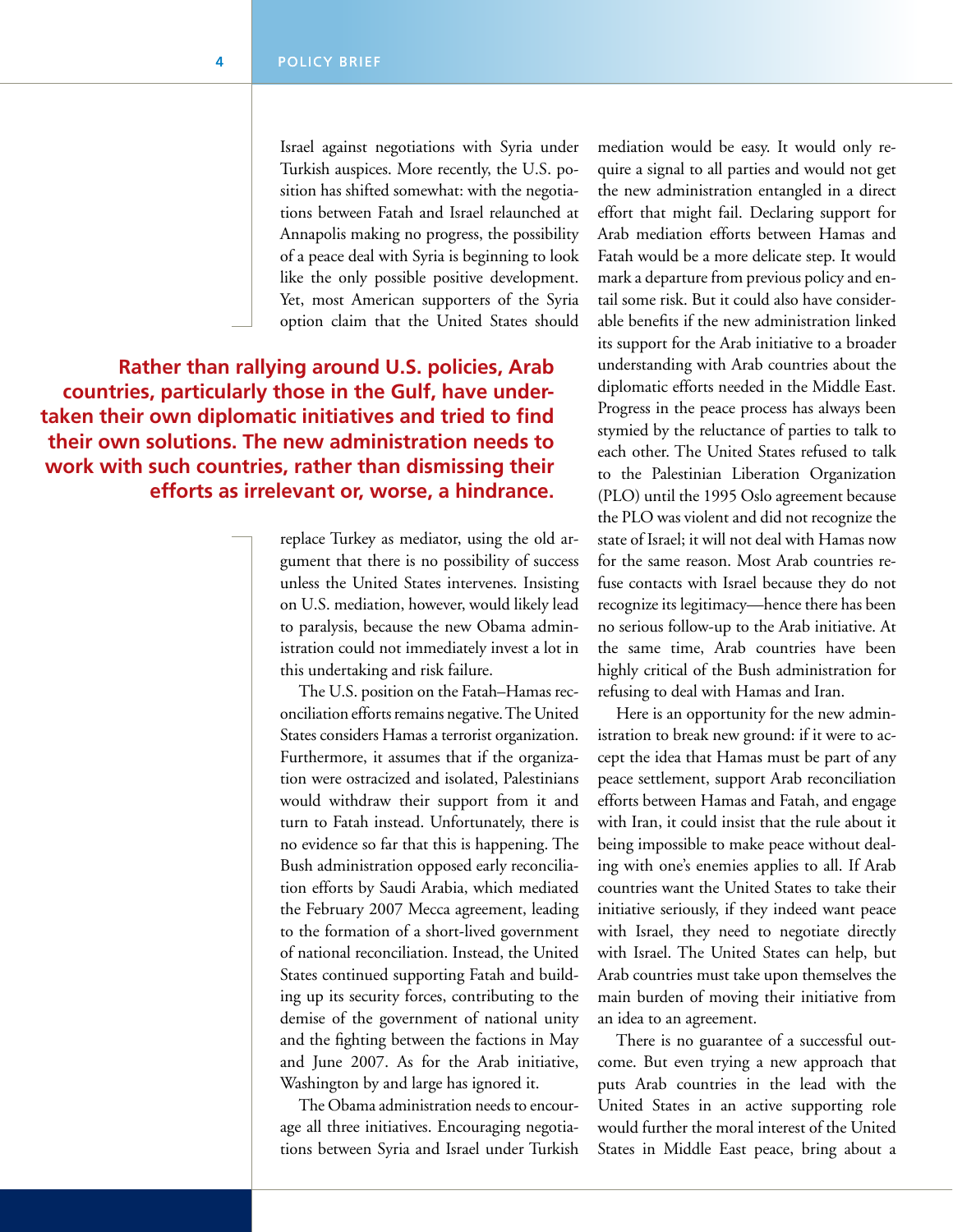much-needed improvement in the relationship between the United States and the Arab world, and do so without hurting the interests of Israel. Israel needs peace and it needs to preserve its character as a Jewish state. There can be no peace without the involvement of all Arab countries, and the preservation of Israel's identity requires a two-state solution—which will vanish as a realistic possibility if it is not acted on very soon.

#### **Protecting U.S. Security: From a "Cold War" to a "Silk Road" Model**

U.S. major security interests in the Middle East now center on Iraq, Iran, Afghanistan, and Pakistan. These security problems fall into clusters: one, centering on Iraq, Iran, and the Gulf countries, has developed as a result of the upsetting of the balance of power between Iran and Iraq by the U.S. invasion and its result: the weakening of both the Iraqi state and Sunni influence within it. The second cluster, comprising Afghanistan and Pakistan, is related to the rise of radical Islamist groups in both countries, which U.S. intervention has so far failed to bring under control. The Taliban is resurgent in Afghanistan but also has strong roots in parts of Pakistan, where it and other radical Islamist groups challenge the power and territorial control of the government. While the two clusters are related to some extent, this discussion only addresses the first directly.

Since 2001, the United States has tried two approaches to protect its security in this area. The first has been to rely on its superior military power to eliminate threats. This approach led to quick initial victories in Afghanistan and Iraq, but has since left the U.S. military bogged down in both countries and increasingly involved in cross-border incursions into Pakistan. As a result, the military is now stretched thin. Under these circumstances, attempting a military solution in Iran now would not only be politically inadvisable but also extremely dangerous, if not outright impossible.

The United States has instead resorted to different approaches toward Iran. It has tried to stop Iran's uranium enrichment program by backing—less than wholeheartedly— European attempts to negotiate with Tehran and by seeking broad international support for more onerous sanctions. It has also tried to build a Cold War–like alliance with Iran's neighbors. So far, neither policy has succeeded.

## **Trying a new approach that puts Arab countries in the lead with the United States in an active supporting role would further the moral interest of the United States in Middle East peace.**

The alliance policy has failed because Iran's Arab neighbors, though fearful of Iran's power, do not want confrontation with it. In Iraq, the predominantly Shi'i government of Prime Minister Nouri al-Maliki is supported by Iran as well as by the United States. Members of the Gulf Cooperation Council (GCC) and other Arab states are nervous about Iranian power and the possibility that Tehran might foment or at least inspire their own Shi'i populations to demand more equal rights. But no matter how much they fear Iran, they do not want to side openly with the United States. Even Bahrain, Qatar, and Kuwait, which allow U.S. bases on their soil, have demurred.

In 2006–2007 the United States made its most open attempt to build an anti-Iranian alliance with the GCC countries, Egypt, and Jordan—the so-called GCC+2. Despite numerous attempts by Secretary of State Condoleezza Rice and other high officials, the countries involved resisted. Interestingly, the country that was most willing to side with the United States and take an openly anti-Iranian position was Egypt, the most distant and least vulnerable. GCC countries took the opposite tack of building up their ties to Iran, inviting Iranian officials to attend GCC and other regional meetings, and making it clear that they saw Iran as an integral part of any regional se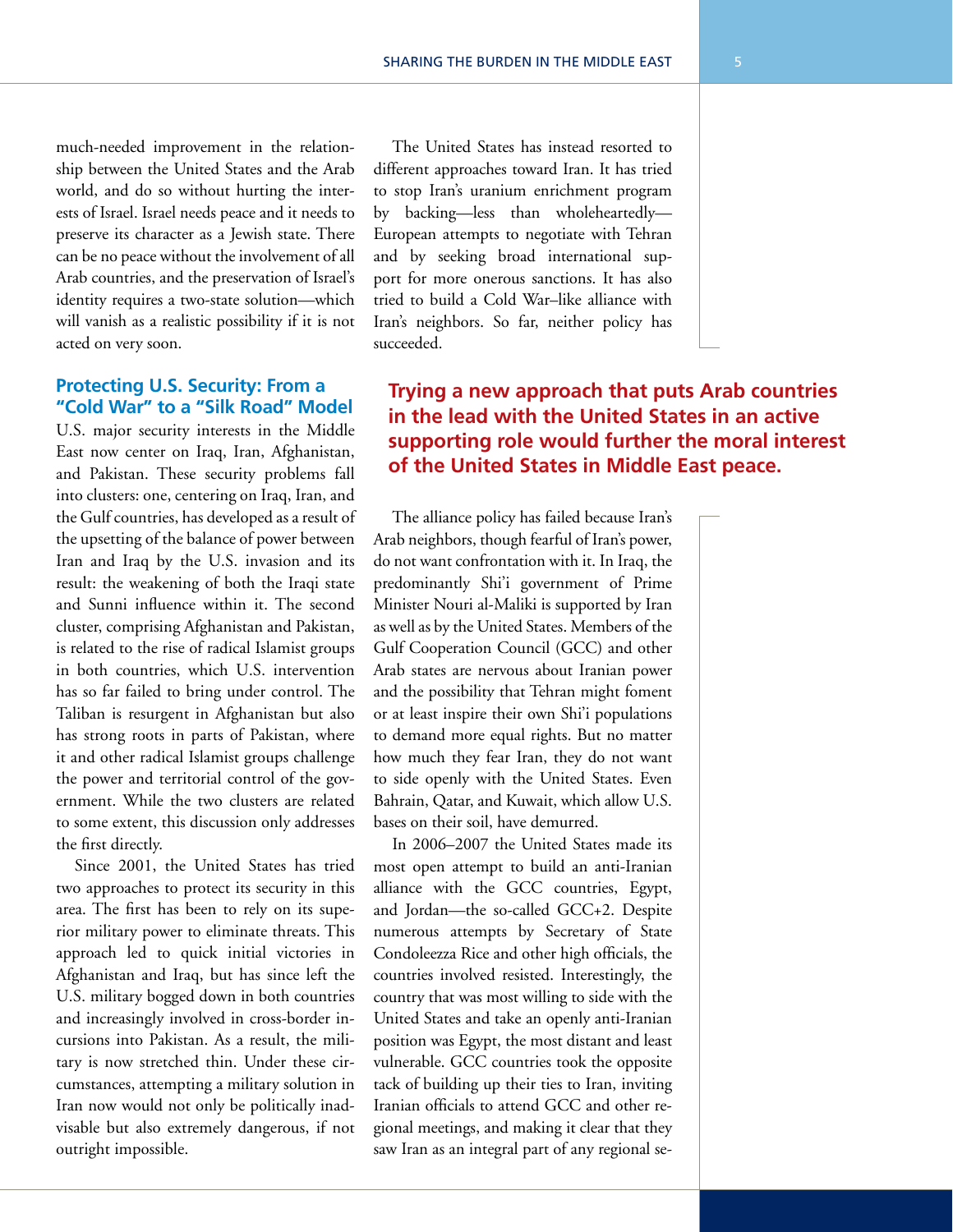curity arrangements. At the same time, GCC countries continued to bolster their armaments and overall defense capability, although relying not just on the United States but on other suppliers, including France and Russia.

## **The alliance policy has failed because Iran's Arab neighbors, though fearful of Iran's power, do not want confrontation with it.**

The United States has no choice but to continue diplomatic efforts to halt the Iranian nuclear program, engaging directly with that country. It already seems a foregone conclusion that the Obama administration intends to do this. At the same time, the new administration needs to abandon the Cold War–like strategy of building an anti-Iranian alliance anchored, controlled, and given its military strength by the United States. Although Arab countries have shown great enthusiasm about Obama's election, the changing of the guard in Washington does not alter the fact that the Gulf countries remain extremely vulnerable to attack by Iran and have no interest in provoking one—they are in the same position as Finland during the Cold War.

A more promising alternative is to encourage Arab efforts to include Iran in a regional project, taking a page from the so-called "Silk Road" approach followed by the Shanghai Cooperation Organization (SCO). The SCO, which includes China, Russia, and the Central Asian republics, was set up to avoid a struggle for influence over Central Asia between China and Russia, promoting instead cooperative region-wide relations, not only political but economic—hence the "Silk Road" reference. Iran and its neighbors could also benefit from

#### **Box 1** n **Iran and the GCC Countries: A Sample of Recent News**

#### Growing Economic Ties

- n Trade between Iran and the GCC countries increased five-fold in the 2000–2007 period. The UAE accounts for over 70 percent of the total (*Middle East Times,* November 24, 2008).
- n Bahrain Prime Minister calls for increased cooperation with Iran in oil and gas (*Bahrain Tribune,* November 24, 2008).

#### Guarded Political Support

- GCC secretary general visits Tehran and declares, "We support Iran's nuclear program, which is completely peaceful." The meeting also discussed the possibility of setting up a joint Iran–GCC security organization (*Asia Times,* November 4, 2008).
- UAE and Iran sign a memorandum of understanding to set up a joint committee to discuss bilateral relations (*Kahleji Times,* October 30, 2008).

#### But Some Bilateral Tensions

- n Outrage in Bahrain following an editorial in the Iranian press by Hussein Shariatmadari, adviser to Ali Kahmanei, stating that Bahrain is an Iranian province and that its people want to return to the motherland (*Middle East Now,* July 12, 2007).
- n Natural gas exports from Iran to the UAE halted because of a dispute over contract (www. UPI.com, November 7, 2008).
- n UAE challenges Iran on control of Abu Musa and other islands (*International Herald Tribune*, November 2, 2008).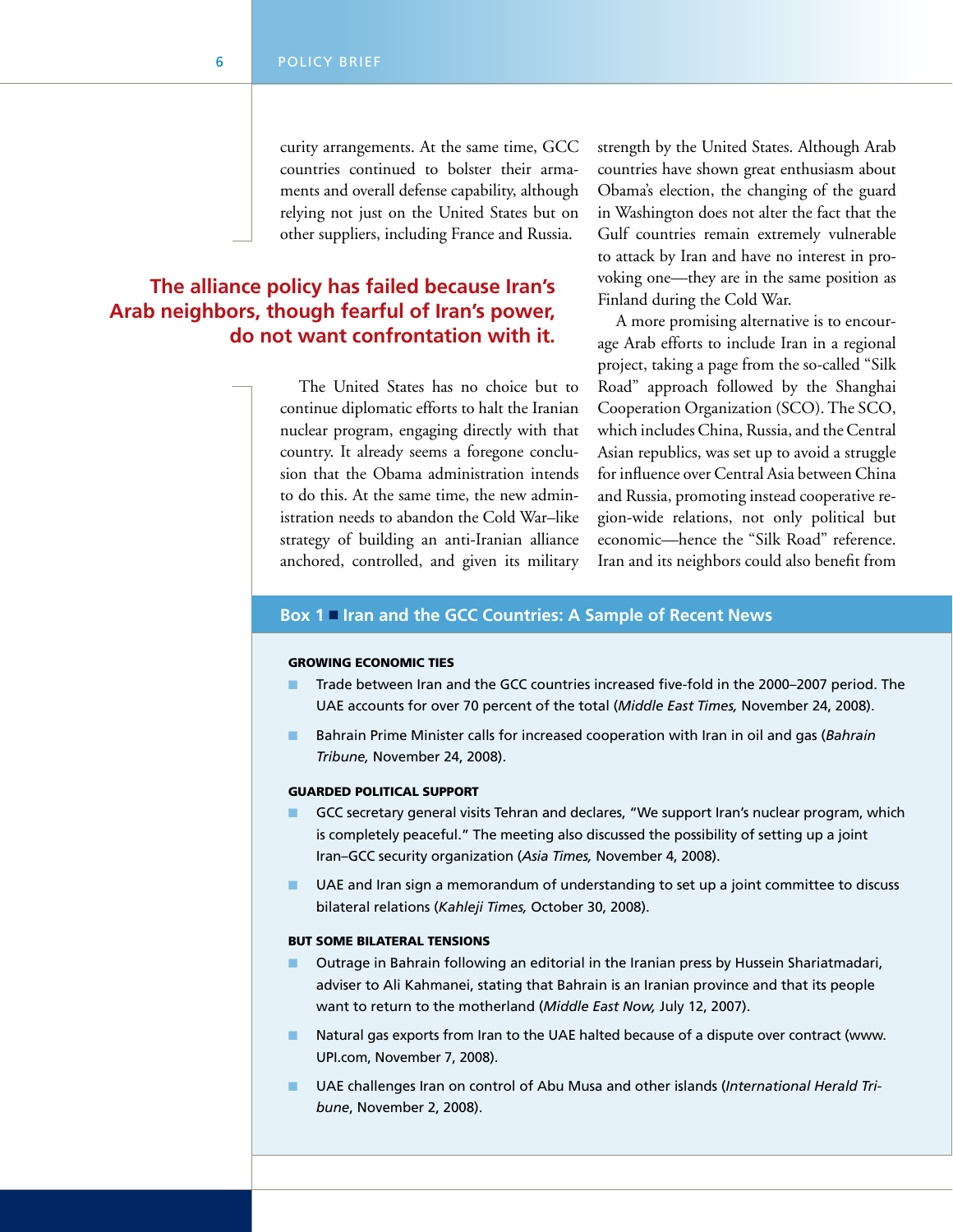an initiative that seeks to avoid inflaming differences and instead explores areas where cooperation is possible. The initial goal should not be to establish a formal organization like the SCO. Rather, it should be to convene meetings of Iran and its neighbors to explore common interests and areas of disagreement. This cannot be a U.S. initiative and it does not need to be. Several Gulf states, including Saudi Arabia and Qatar, have already taken steps to bring Iran into regional meetings, and they have also tried to play an important peacemaking role in the region. Saudi Arabia led the efforts at reconciliation between Hamas and Fatah until the responsibility was transferred to Egypt by an Arab League decision. More recently, Saudi Arabia has started looking beyond Iran, seeking to open a dialogue with some members of the Taliban. Qatar negotiated a solution to the standoff in Lebanon between the two rival political coalitions and has given signs of aspiring to play the role of peacemaker on a larger scale. U.S. encouragement of a regional initiative would simply push on an open door.

The "Silk Road" option would not be a substitute for the United States' own diplomatic contacts with Iran, nor obviate the need to maintain pressure on that country to stop its development of nuclear weapons—if this can still be done. Nor would it represent an attempt to reach an improbable grand bargain on all outstanding issues. Rather, it would be a means to decrease tensions in the area and the danger of confrontation in the Gulf at a time the United States can ill afford another conflict there. Rather than taking upon itself the burden of defending members of an anti-Iranian alliance against their much more powerful neighbor, the United States should encourage the countries directly affected by the rise of Iranian power to mobilize their own efforts.

 The new administration's capacity to further U.S. interests in the Middle East and to advance the peace process will depend to a large extent on its willingness to share the burden with the countries of the region. U.S.

insistence on being at the center of every peace initiative and anchoring every security arrangement is not serving it well—it has led Washington to suffer repeated diplomatic defeats in the peace process, making it more difficult to protect U.S. security interests. Nor does a policy insisting on U.S. centrality serve the cause of peace in the Middle East. The peace process has become an intermittent

# **A more promising alternative is to encourage Arab efforts to include Iran in a regional project, taking a page from the so-called "Silk Road" approach followed by the Shanghai Cooperation Organization (SCO).**

affair that proceeds or halts depending on the U.S. political cycle and thus on the president's availability for a high-profile initiative. Arab countries complain endlessly about U.S. inaction while doing little themselves. Israel banks on Washington's support to avoid taking steps that will be inevitable in the long run.

The new administration needs to rethink the U.S. role in the politics of the Middle East, abandon the assumption that it must be at the center of every initiative, build on what the regional countries are trying to do, and, in the process, encourage them to take more responsibility. At a time when American solutions appear deadlocked and the new president will have to concentrate his attention on the economy, sharing the burden provides a way forward.  $\blacksquare$ 

*The Carnegie Endowment normally does not take institutional positions on public policy issues; the views presented here do not necessarily reflect the views of the Endowment, its officers, staff, or trustees.*

*© 2008 Carnegie Endowment for International Peace. All rights reserved.*